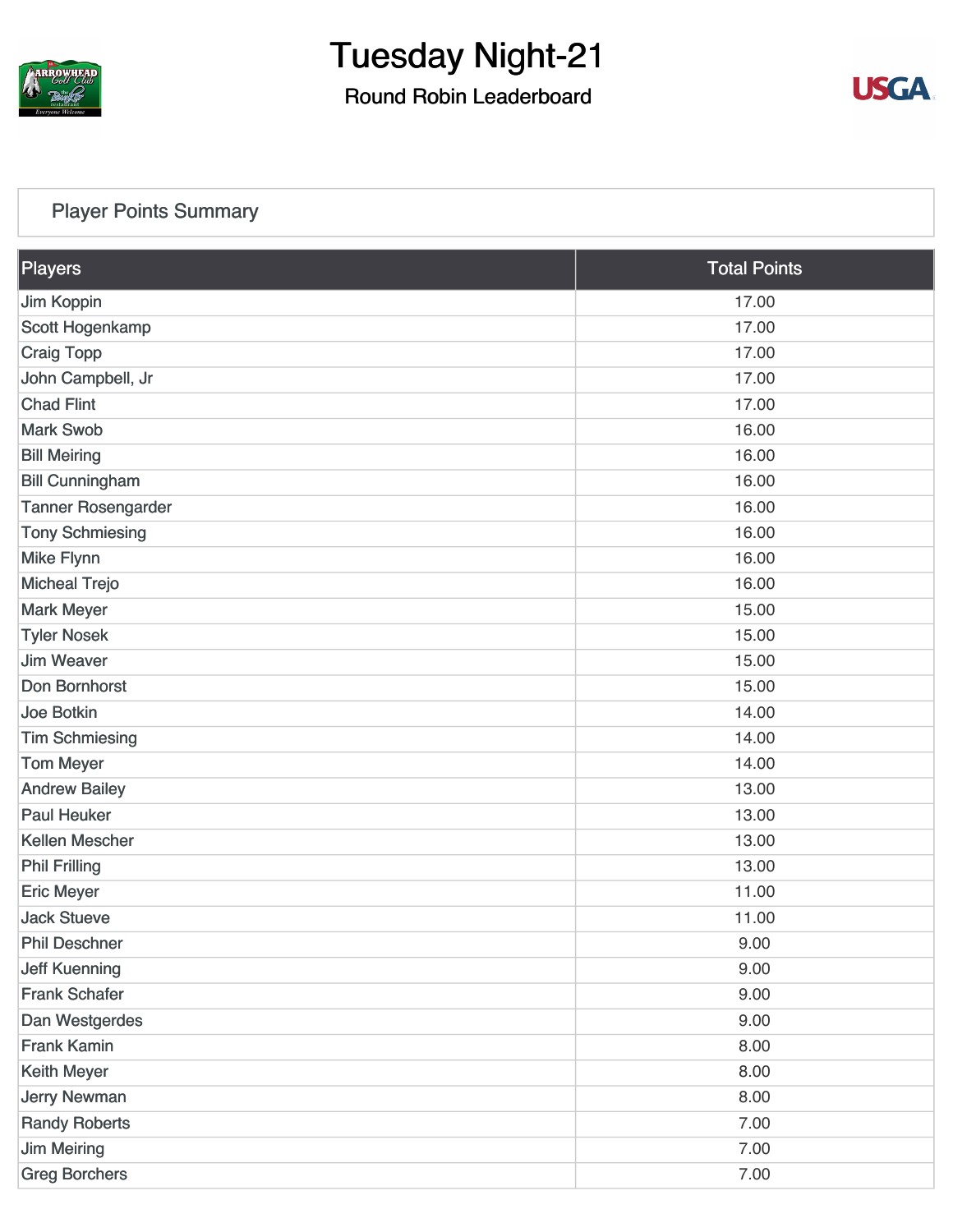

### Round Robin Leaderboard



| Joe Harrmann            | 7.00   |
|-------------------------|--------|
| <b>Garry Brandewie</b>  | 6.00   |
| <b>Roland Moeller</b>   | 6.00   |
| Jim Stubbs              | 6.00   |
| Don Goldschmidt         | 6.00   |
| Jim Meyer               | 6.00   |
| <b>Roger Voisard</b>    | 6.00   |
| <b>Jim Donauer</b>      | 6.00   |
| <b>Tracy Sheppard</b>   | 5.00   |
| <b>Rick Meyer</b>       | 5.00   |
| <b>Roger Frilling</b>   | 5.00   |
| <b>Patrick Kirkland</b> | 5.00   |
| <b>Randy Elsass</b>     | 5.00   |
| <b>Total Points</b>     | 528.00 |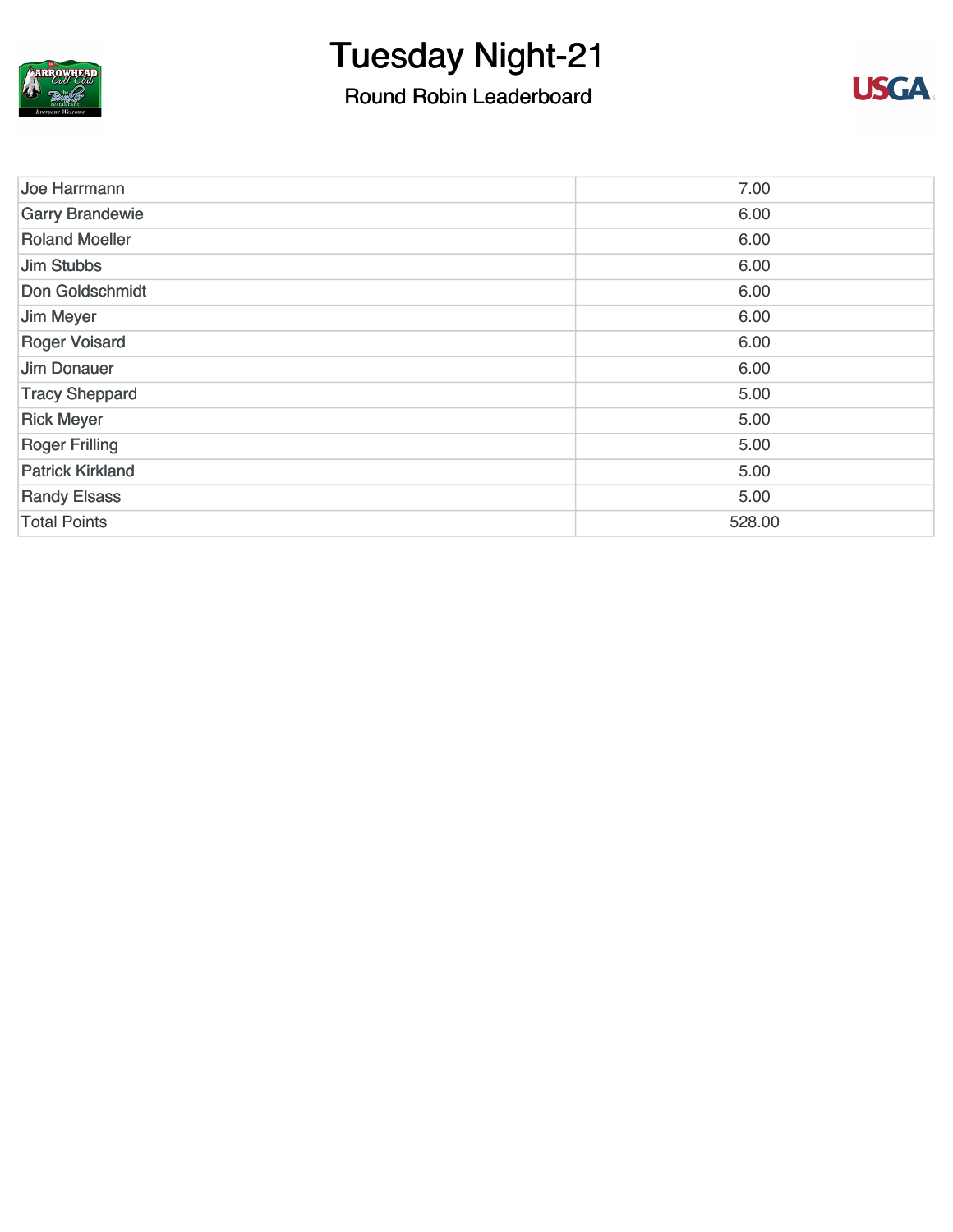

Round Robin Leaderboard



#### [Team Points Summary](https://cdn2.golfgenius.com/v2tournaments/team_points?league_id=7166783568088147134&round_id=7166787266860295656)

| Teams                       | <b>Total Points</b> |
|-----------------------------|---------------------|
| <b>Hacks R Us</b>           | 62.00               |
| <b>Brucken Pub</b>          | 54.00               |
| <b>Globus Printing</b>      | 50.00               |
| <b>Karls Place</b>          | 49.00               |
| Jamie Lynn Photo            | 47.00               |
| <b>Lincoln Electric</b>     | 46.00               |
| <b>Master Maintenance</b>   | 42.00               |
| Keith T-T                   | 41.00               |
| <b>MAP Transportation</b>   | 39.00               |
| <b>Dorsten Construction</b> | 38.00               |
| <b>Primary Eyecare</b>      | 34.00               |
| <b>Edward Jones</b>         | 26.00               |
| <b>Total Points</b>         | 528.00              |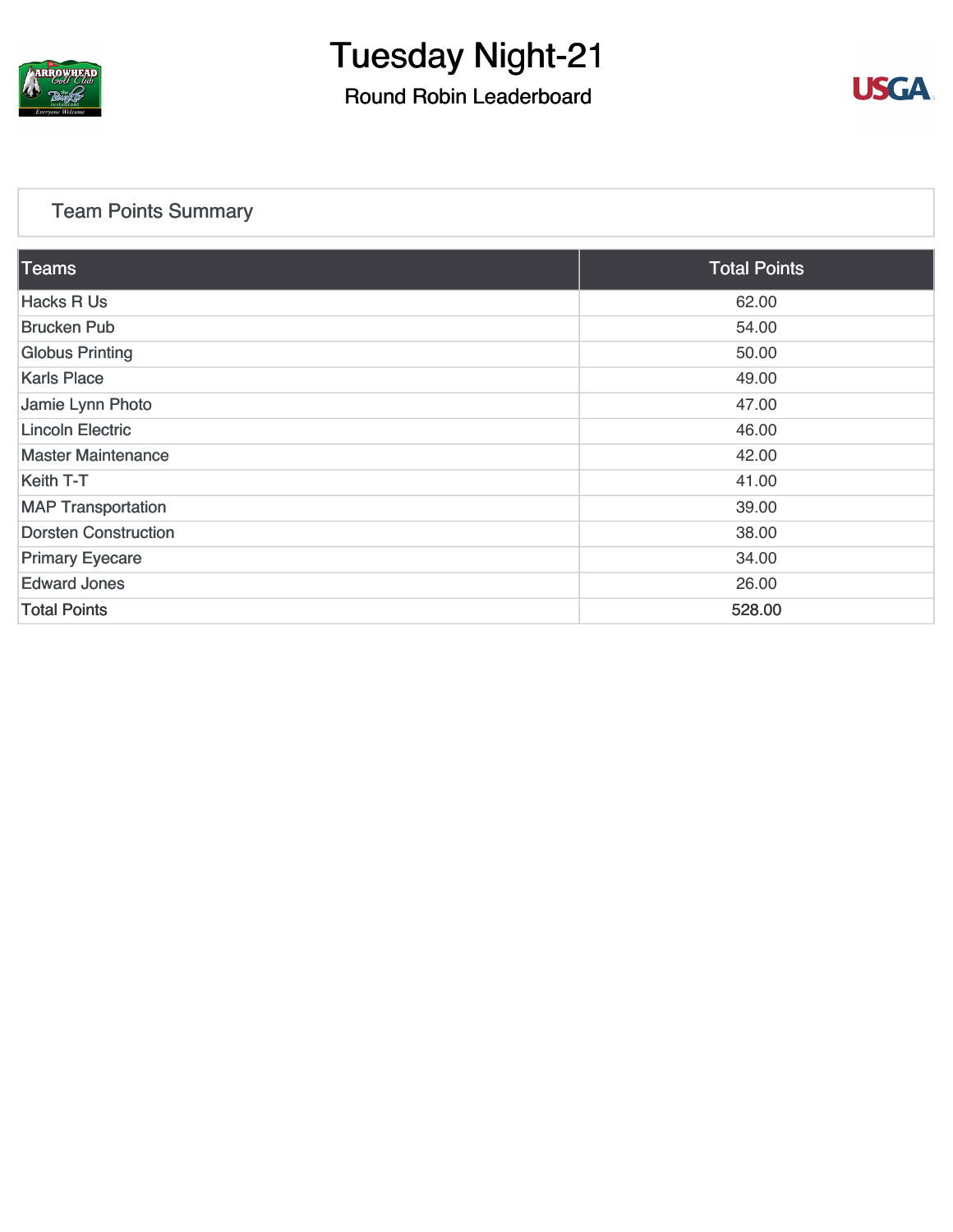

### Round Robin Leaderboard



#### [Individual Total Points \(Tue, September 14\)](https://cdn2.golfgenius.com/v2tournaments/7291239193617900921?called_from=&round_index=24)

| <b>Points</b> | Player                    | Match             | Player                  | <b>Points</b> |
|---------------|---------------------------|-------------------|-------------------------|---------------|
| 15.00         | <b>Mark Meyer</b>         | 2 & 1             | Joe Harrmann            | 7.00          |
| 8.00          | <b>Keith Meyer</b>        | 2 & 1             | <b>Joe Botkin</b>       | 14.00         |
| 7.00          | <b>Greg Borchers</b>      | $2 \overline{up}$ | Don Bornhorst           | 15.00         |
| 11.00         | <b>Eric Meyer</b>         | 1 up              | <b>Jack Stueve</b>      | 11.00         |
| 5.00          | <b>Tracy Sheppard</b>     | 3 & 1             | <b>Chad Flint</b>       | 17.00         |
| 16.00         | <b>Bill Meiring</b>       | 2 & 1             | Don Goldschmidt         | 6.00          |
| 16.00         | <b>Mike Flynn</b>         | 3 & 2             | <b>Roger Voisard</b>    | 6.00          |
| 5.00          | <b>Roger Frilling</b>     | 3 & 2             | John Campbell, Jr       | 17.00         |
| 7.00          | <b>Randy Roberts</b>      | 2 & 1             | <b>Jim Weaver</b>       | 15.00         |
| 9.00          | <b>Phil Deschner</b>      | Tied              | <b>Phil Frilling</b>    | 13.00         |
| 16.00         | <b>Tanner Rosengarder</b> | 3 & 2             | <b>Jim Stubbs</b>       | 6.00          |
| 17.00         | Jim Koppin                | 3 & 2             | <b>Patrick Kirkland</b> | 5.00          |
| 9.00          | <b>Frank Schafer</b>      | 2 & 1             | <b>Andrew Bailey</b>    | 13.00         |
| 6.00          | Jim Meyer                 | 2 & 1             | <b>Mark Swob</b>        | 16.00         |
| 5.00          | <b>Rick Meyer</b>         | 3 & 1             | Scott Hogenkamp         | 17.00         |
| 14.00         | <b>Tom Meyer</b>          | 1 up              | <b>Frank Kamin</b>      | 8.00          |
| 7.00          | <b>Jim Meiring</b>        | 2 & 1             | <b>Tyler Nosek</b>      | 15.00         |
| 16.00         | <b>Tony Schmiesing</b>    | 3 & 1             | <b>Roland Moeller</b>   | 6.00          |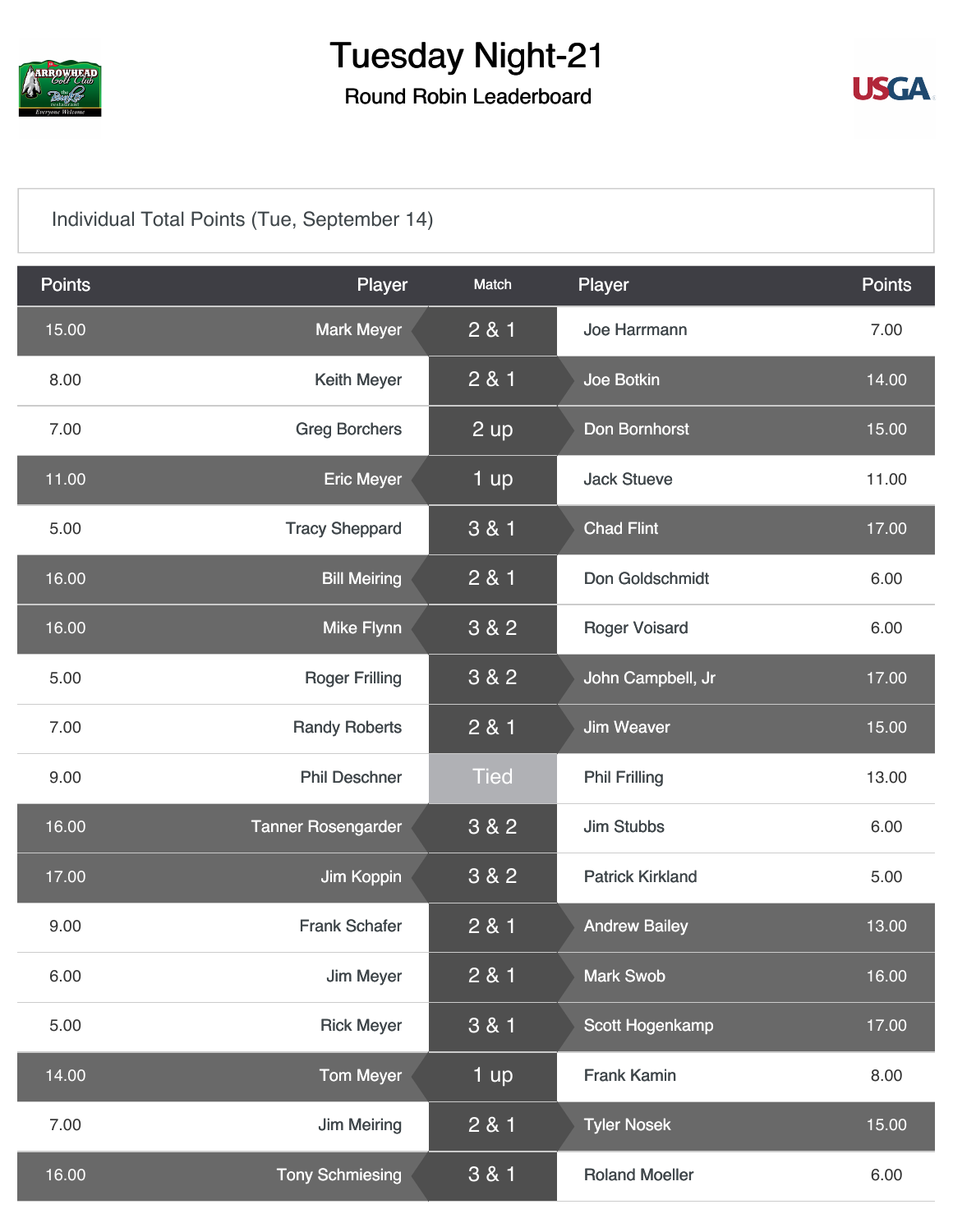

## Round Robin Leaderboard



| 14.00                                 | <b>Tim Schmiesing</b>  | 1 up  | <b>Jerry Newman</b>    | 8.00 |
|---------------------------------------|------------------------|-------|------------------------|------|
| 13.00                                 | <b>Paul Heuker</b>     | 2 up  | <b>Jeff Kuenning</b>   | 9.00 |
| 16.00                                 | <b>Micheal Trejo</b>   | 2 & 1 | Jim Donauer            | 6.00 |
| 13.00                                 | <b>Kellen Mescher</b>  | 281   | Dan Westgerdes         | 9.00 |
| 16.00                                 | <b>Bill Cunningham</b> | 2 & 1 | <b>Garry Brandewie</b> | 6.00 |
| 17.00                                 | <b>Craig Topp</b>      | 3 & 2 | <b>Randy Elsass</b>    | 5.00 |
| <b>Total Points Allocated: 528.00</b> |                        |       |                        |      |